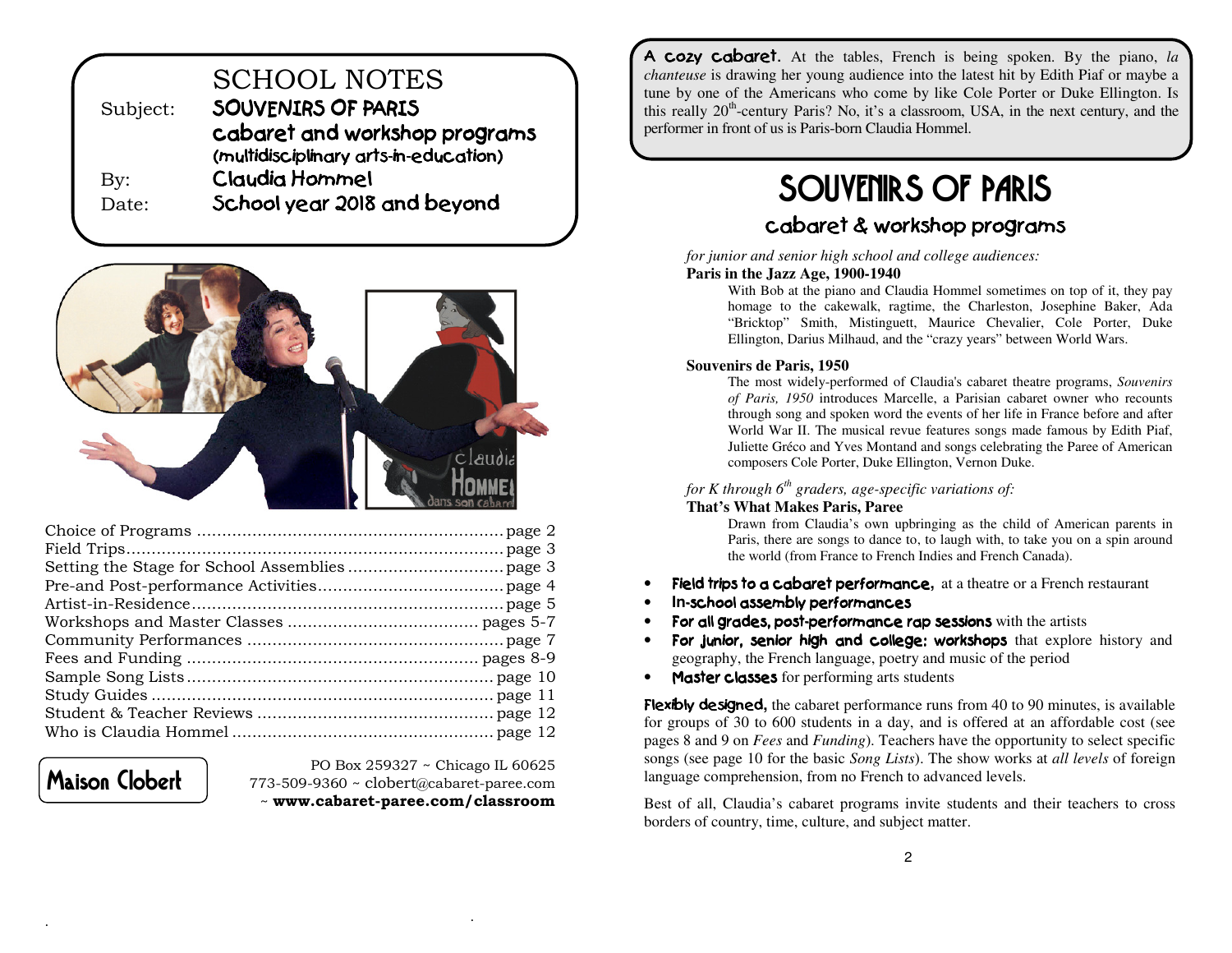## FIELD TRIPS to "Paris"

There's nothing more stimulating than a day trip to "Paris". Make a Parisian day with a visit to your nearby French establishment or museum exhibit, then to a restaurant or theatre featuring Claudia Hommel. In Chicago, we can recommend restaurants and performance venues. We also recommend Winged Victory tours to school groups wanting a two- or three-day grand tour of Chicago, Sister City of Paris (www.wingedvictoryusa.com).

## SETTING THE STAGE for school assemblies

 Performances in school allow for a greater number of students to participate and provide more time to engage in workshops and master classes. If you prefer an inschool experience, why not transform your school into "Paris"!

It's best to have the show in as intimate a setting as possible. A group of 50 can go to the "cabaret club" that is *on* the auditorium stage—with curtain drawn, add two or three small tables, a piano, décor, *et voilà!* A group of 100 can use the school library or social room; a group of 200 can take over the gym or cafeteria. With a scattering of cloth-covered tables topped with candles and bud vases, students can create their own cabaret room. Other setups have included a large hallway, the band room, and the orchestra pit area of a large auditorium.

Donations of foods from parents, staff, and local bakeries make for a festive and genuine cabaret experience. Menus can be as simple as cheese and baguettes or as complex as quiches, salads, fruit plates, crêpes, and pastries.

Whether going on a field trip or to the cabaret at school, don't forget to **dress for the event**! What would *you* wear for a cabaret evening?

#### *Technical Requirements:*

- • A piano in good working order. An electronic spinet simulating full piano action can be used if necessary.
- Lighting: where possible, low ambient light and a follow-spot. Projection capability if we add a deck of images (for a "Vocal Canvas concert").
- • A speaker-amplifier suitable for music. The musicians supply one wireless microphone unit and one standard vocal mike with cables. If necessary, the performers will bring or arrange for a rental sound system.

#### *Audience Size*

.

The small audience of 30 is appropriate to cabaret and is often reserved for the French Club or advanced students. For many schools, 200 attendees is optimal. This still allows everyone to have some contact with the performer as she mingles with the crowd. Larger than that and the audience loses the intimacy of a cabaret performance, so we much prefer repeating our show than doing it once for a large assembly.

## PRE-and POST-PERFORMANCE ACTIVITIES

(see also "*Workshops with Claudia Hommel*").

The more students are involved in preparations for the show the better. Everyone can get into the act: **The Publicity Crew, The Set-up Crew, The Journalists, Performers on Stage.** 

#### **THE PUBLICITY CREW**

- • Design posters and flyers for distribution to the school population. Some of the posters can be used during the show to dress the playing area.
- For a large concert, design admission tickets and take reservations. •
- •Write up a press release to send to the school paper and local media outlets.

#### **THE SET-UP CREW** (for in-school performances)

- • Create the cabaret ambiance with bright tablecloths (plastic red-and-white checkered cloths are available by the roll), souvenir and war-time posters, table settings (Eiffel Towers, bud vases, votive candles—or battery operated imitations if open flames are not allowed), French flags, ribbons, nonalcoholic bubbling "wine", French bread, pastries.
- • Working from Claudia's cue sheets and notes, design an appropriate lighting scheme, set the curtains and stage; set up, test and run the sound system and, in the Chicago area, set up Claudia's Parisian lamppost. (If there is a stage crew class, Claudia can meet with the class before the show.)
- • For the long show, a female student can be Claudia's "dresser" during the entr'acte and set up a small "changing room".
- •A student emcee may introduce the show and players (*en français, aussi*)
- •Students can serve as ushers (and waitstaff, if refreshments are to be served).
- • Permission is given to video teams and photographers under conditions set by the performers ahead of time.

#### **THE JOURNALISTS** —editorial assignments:

The **music and theatre critics** can sample recordings and films to learn about the type of music and theatre they're going to review. For example, recordings of Edith Piaf, Juliette Gréco, Yves Montand, Josephine Baker, Maurice Chevalier, or others singing French songs from the 1920s to the 1950s. Films like *April in Paris*; *Blue Angel; Can-Can; Paris Blues; Victor, Victoria; Édith et Marcel; Zou Zou* and *Cabaret* give a taste for different kinds of cabaret scenes.

The **features writers** should review Claudia's promotional materials. They will be interviewing her à la *People* magazine or *Rolling Stone*. Check out "celebrity interviews". The goal is to be personal without invading the diva's privacy.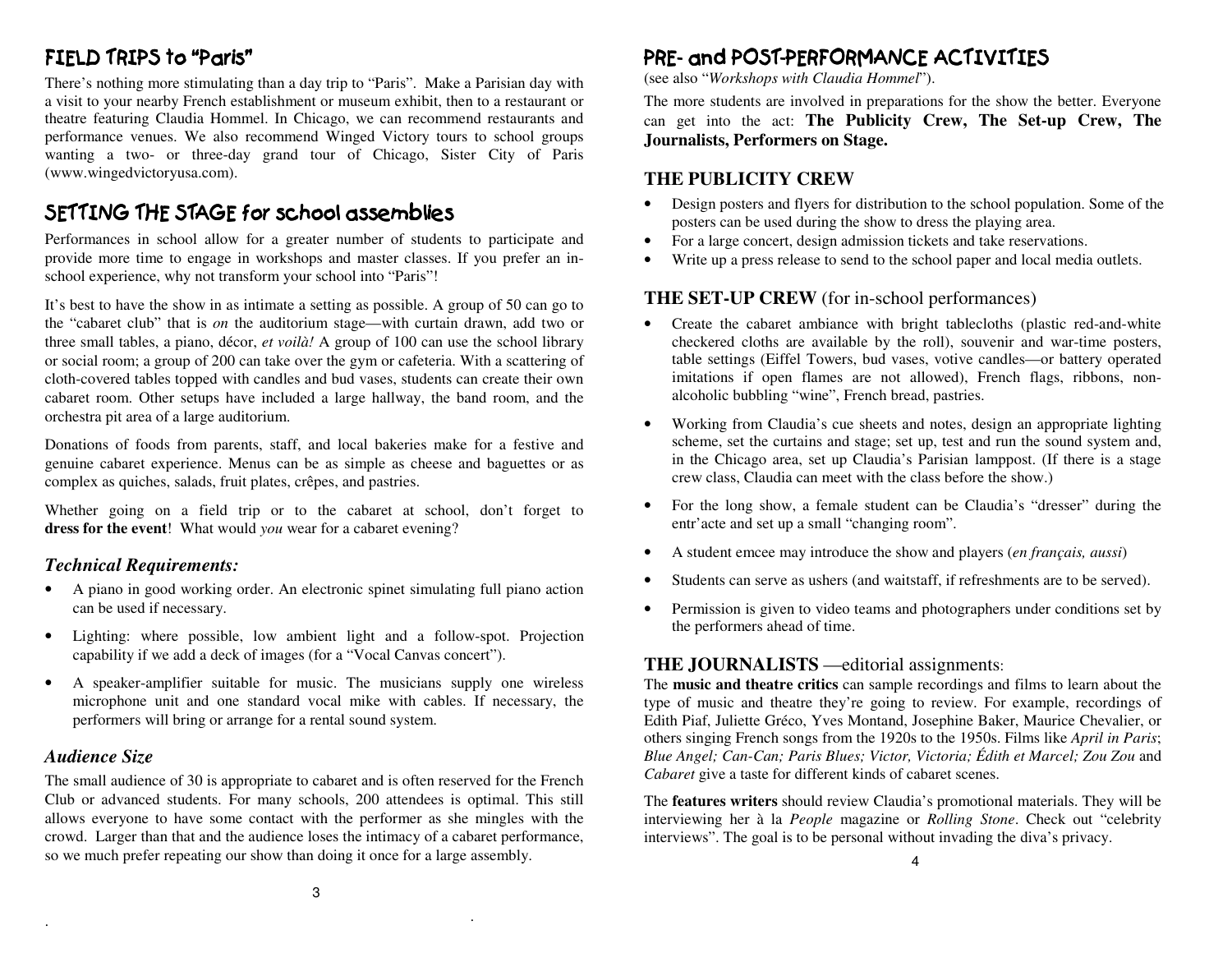The **news reporters** will be covering the performance as a newsworthy event or human interest story, writing for a school or community newspaper. News analysis is important: provide background about the artists and the audience, provide a context for the content of the show. What responses did people have to the event? Was the money well spent? Was the show a scandal? What impact might this have for the future? Is interest in French or in cabaret a growing trend?

#### **On Stage**

Yes, given enough time to trade scores and scripts before the show, Claudia loves to have student musicians and performers join her on stage. Saxophone, trumpet, drums, guitar, emcee, singer, pianist, dancers, etc.

## WORKSHOPS with Claudia Hommel

## **ARTIST IN RESIDENCE – a one- or multi-day program**

 The artist-in-residency is our strongest offering because it brings to students the opportunity to link ideas across disciplines. Each *Souvenirs of Paris* program makes myriad connections between **social studies, language arts, visual** and **performing arts**. Our multi-disciplinary approach reinforces the work of teachers using thematic units (World War II, Paris between wars, Picasso & Matisse) and adds another "hands on" dimension for students as they investigate a piece of history, language, art movements or geography. The civilian side of war, the impact of African-American musicians bringing jazz to Paris, the very different perceptions held by Americans and French about war, race and sexual relations, the use of music to heighten our appreciation of the poetry of Jacques Prévert, the use of song to help us learn language, the history of modern France, examining the artistic process itself – all these themes can be brought up front and personal as Claudia explores them with your students

A whole-day visit to your school can incorporate any combination of performances, workshops, post-show discussions, master classes, informal lunches and French Club visits. Claudia can perform up to three short shows in one day, filling in the rest of the day with workshops and master classes. Activities can begin the first hour and go to the last hour of the school day, according to the school's schedule and priorities.

Within the greater Chicago area, we can organize a multiple-visit residency over the course of several weeks. When touring beyond the Chicago area, the artist-inresidency can be extended for several days in a row.

## **THE POSTCARD PROJECT**

.

 The class discusses war from a civilian perspective. What would you do to prevent a war? What would you do if the Nazis occupied your town—resist, collaborate, hide, run away, try to ignore them and live a "normal" life? Then, write a postcard to a friend recounting a specific event you experienced during the war. If able to write part or all of your postcard in French, vocabulary questions are written on the board.

## WORKSHOPS continued:

## **EXPLICATION DE TEXTE**

 Especially effective as a workshop before the show is a dissection of one or two of the songs in a classic "explication de texte" or textual analysis *à la française*.

There are several songs that lend themselves to this process: *Barbara, L'Accordéoniste*, *Non—je ne regrette rien*, *Les Feuilles Mortes*, *J'ai Deux Amours*, and even *The Charleston*; all have aspects worth examining in detail, whether specific historical content, context of the song's creation, stories of its interpreters, analysis of its poetic form, grammar, musical construction, character and story lines.

## **SONG CIRCLES and CRITICS CIRCLES**

 Song circles are small discussion groups that meet before or after the performance to examine the songs and program from different perspectives. The process can be as simple as having students choose to be "historians", "music critics", "theatre critics", "news journalists", "*People* magazine interviewers" and "restaurant critics." The workshop begins with each critics' circle meeting for a few minutes to prepare comments and questions of the show.

A more extensive workshop has the students dig deeper into individual songs—one group per song. In these song circles, each student has a *different* role. Having critically examined the song and lyrics ahead of time (from prior recordings and watching the show), each student comes to the group to perform a specific job:

*Literary Luminary, Creative Connector, Discussion Director, Artful Artist* (illustrator), *Word Wizard, Grammarian, Poets & Lyricists, Music Critic, Succinct Summarizer, Casting Director, Map Maker* and *Historian*. (Job descriptions are provided in the *Study Guide*). Circle members share highlights of their song with the class as a whole.

## **MASTER CLASSES—"SongShops"**

 Here is an opportunity for theatre and music students to strengthen their interpretative abilities in song. We allot 15–20 minutes for each singer. A 90-minute session allows us to work with up to six performers. Each student prepares and performs a solo piece (small ensembles and instrumentalists can also participate). For professional and preprofessional students, classes can be 3 to 5 hours long.

Using the essence of cabaret to share a heartfelt story, songs to be studied can be in any language and of any genre (opera, folk, art song, rock, jazz, musical theatre, rap) as long as they tell a story. We ask each student to find their own truth about a song: what changes from beginning to end, has an emotional discovery, or recreates a scene or character.

Students may be accompanied by other students on piano, guitar, accordion. In fact, we encourage it. The auditors play an important role as well. Every performer needs an audience. And watching closely is an important way to learn what works and what doesn't. (Details are provided in *Guidelines for a Master Class with Claudia Hommel.*)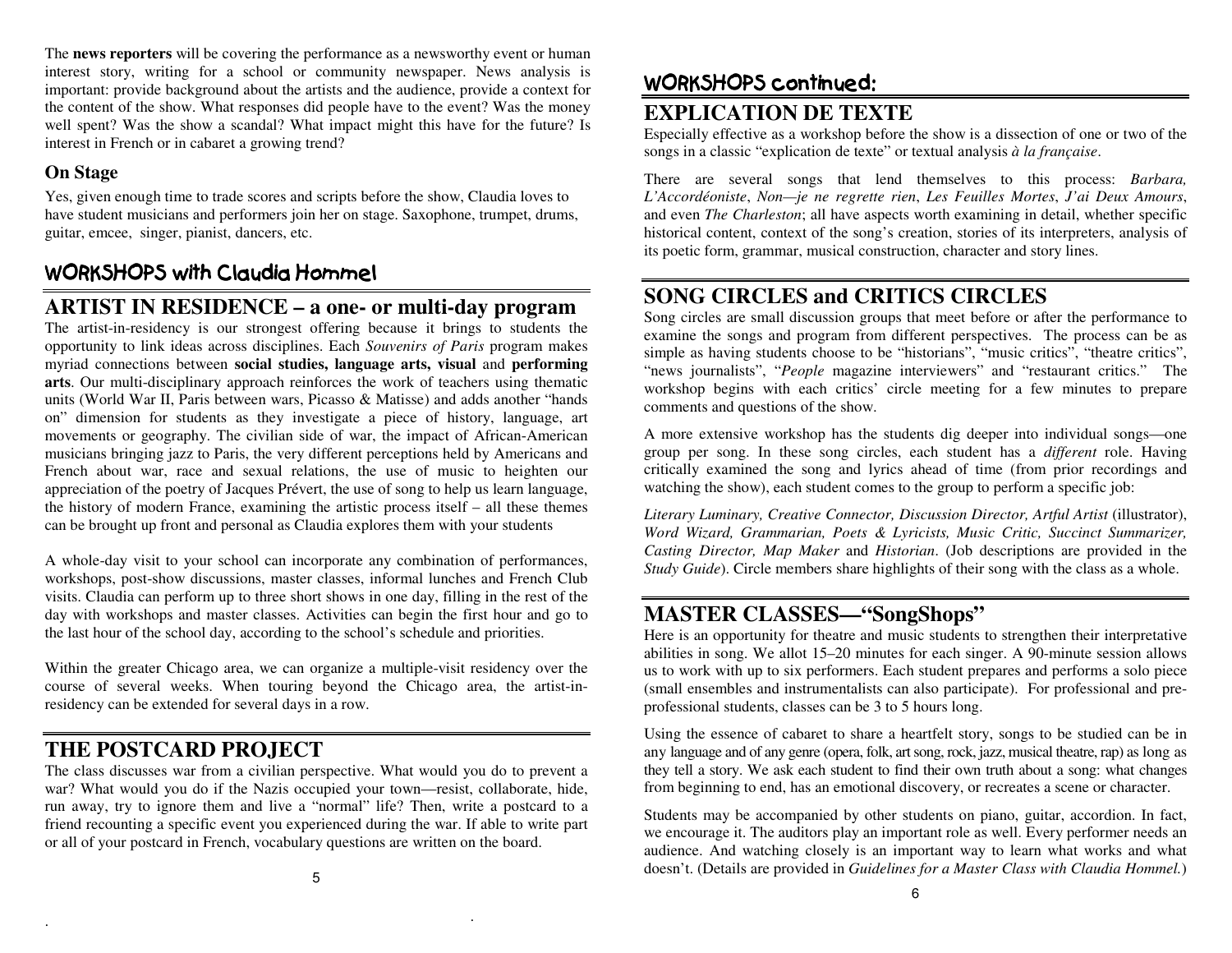## **THE CABARET PROJECT**

 The highest compliment to give an artist is to want to do what he or she does. Put on your own show! A group or a whole class can get into the act, by singing, reciting poetry, writing, directing, being emcee, being in the band and being in the audience.

Cabaret is an art form that, at its best, uses song to get straight to the heart, whether with biting sarcasm, romantic charm or realistic recounting of life's many stories.

For the single workshop, Claudia and her pianist share with the class the elements of "putting your act together". Extended residencies allow Claudia and the students to work together over the course of several weeks to create their own cabaret show.

## **SEMINARS for high school and college students**

Curricular themes suggested by the cabaret program include:

- •France, 1900–1950 (from the Belle Époque to post-World War II)
- • French culture, especially music, artwork and poetry from the Left Bank period of 1947–1953 including post-war relations, the existentialists, the French "beatniks"
- • The role of visitors, exiles and expatriates, including the history of African-Americans living in  $20<sup>th</sup>$  century Paris
- •The mythology and image-making of Paris and the women of Paris

## COMMUNITY, CAMPUS & CONFERENCE PERFORMANCES

An evening or weekend performance offers families and the **general public** of the school community some of what's going on during the school day. Many local and state arts councils provide fee support to schools when hosting programs open to the general public. The community performance can also serve as a fund-raiser for the school by charging an admission and corporate sponsorships.

Cabaret concerts, seminars and teacher training workshops are available for **college and university audiences** and for **music and foreign language teachers'** 

 conferences. Workshops such as *Cabaret in the Classroom: Getting everyone into theact* and *Transcending the Language Barrier: Songs that Translate, Songs that Don't* have been presented to national and regional meetings of American Association of Teachers of French and American Foreign Language Teacher. Music and theatre instructors benefit from participating in the *Songshop* master classes.

We strongly encourage coordinated bookings within a region. Your local **college activities coordinators** or **arts council** can help you**,** and we are pleased to send them our proposal of concert offerings.

Visit Claudia's website at **www.cabaret-paree.com** for a full listing of programs that go beyond the Paris theme.

## Flexible Fees

#### *The fee structure for* **Souvenirs of Paris** *is flexible*

- • Fees are based on the number of performances, the size of the audience, the use of admission fees, and the possibility of coordinated tours through a region. The fees below are exclusive of travel costs from Chicago.
- To encourage relatively small groups, there is a sliding scale based on how many students attend the program. Cost per student ranges from \$4 to \$12.
- •**Regional coordinated tours:** the average three-day tour costs \$3500–\$4500.
- • **Stand-alone evening concert fees** for voice and piano, voice and accordion, or two voices and piano range from \$600 to \$1800. Ask us about larger combos & ensembles (adding bass, drums, sax, etc.).

#### *FIELD TRIPS:*

- • For a **group of 30–90 at a restaurant**— from \$350–750. The price of the meal is separate and arranged directly with the restaurant manager. Some French restaurants will offer a prix-fixe menus and schools are tax exempt.
- $\bullet$  For a group of **60–200 at a theatrical venue** — from \$400–1000 plus rental by the theatre (for example, Mayne Stage or PianoForte Chicago)

#### *IN-SCHOOL PERFORMANCES:*

- • The fullest use of the artists is an **all-day Residency** with evening concert for \$1500-1800 (or, for school day alone, \$1200, and discounts for multiple days). The artists are at your service from first hour to last and can provide any combination of performances, workshops, master classes and informal discussions involving upwards of 600 students throughout the day.
- • A stand-alone **assembly performance** for 30–200 students: \$400-\$800. Two performances for 200 students each is \$1200.
- • Hour-long seminars and **workshops** (comprising no more than 30 students each) can be held before *and* after the show at a fee of \$150 per session.
- • If not part of an artist-in-residence day, a 90-minute to 2-hour **master class** is \$300. If students are paying individually for the master class, the cost is \$20-25 per singing student and \$5-10 per auditor, for a total of about \$300. Two or more master classes in a day range begin at \$500.

If your school or students are financially disadvantaged, please feel free to rediscuss these fees. The next page describes fee-support programs available to schools and non-profit organizations in the "heartland" states.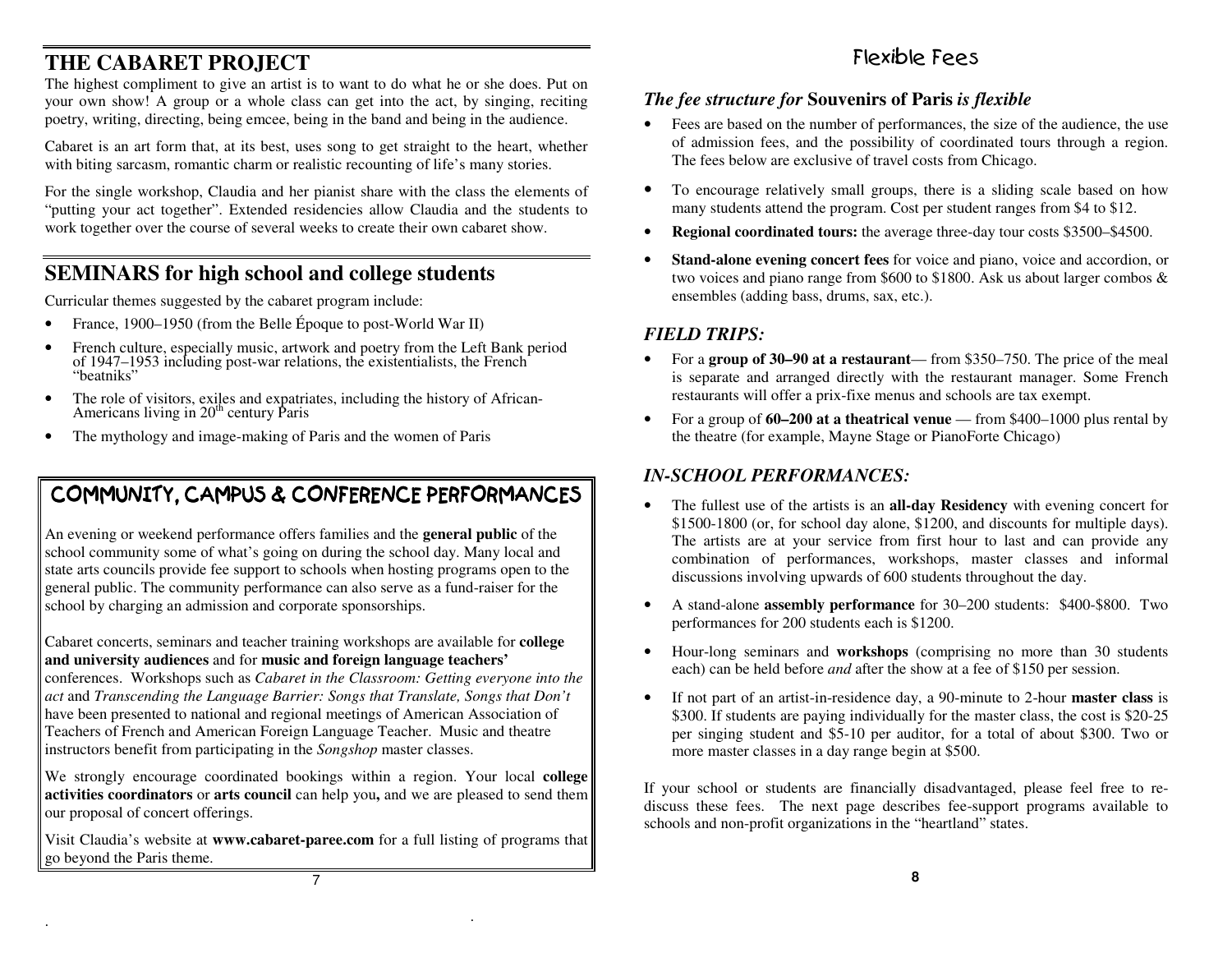## Suggestions for Funding

In addition to school-based funds (from administration, your own department, the parents' organization, internal fund-raising activities —the crêpe sale, the sale of bonbons), here are other sources you can tap:

- • **Public ticket sales** for an evening show. This may be the single easiest way to support the school visits. At \$10 per ticket, one house of 200 people would pay the bill entirely for a day in the school, the evening concert, and still leave some seed money to begin again the next year.
- • **Grants** from the state Arts Council, Humanities Council and the school districts' arts-in-education funds. In Illinois, non-profit presenters (including schools) qualify for significant fee support for public programs, under the Illinois Arts Tour Roster program of the Illinois Arts Council. The Quick Start program also funds artist-in-residency projects. Application forms and more information are available online. Our office can share examples of successful grant applications.
- •The American Association for Teachers of French "**Small Projects Grants**"
- • The local post of the **Veterans of Foreign Wars**. Because of the World War II theme in the show, veterans organizations are encouraged to support the program (especially if you can invite WWII veterans to join the audience).
- • "French-flavored" **businesses** in the area, for example a French bakery or restaurant, a travel agency, a European bookstore, a music store, will often lend support in exchange for some recognition in the program.
- • Corporate **in-kind donations** from hotels (in Wisconsin, Comfort Suites offered lovely rooms), discount flights and car rentals.
- •**Home stays** (Claudia especially enjoys getting to know school families up close)
- • Chapters of the **Alliance Française** (some are more fiscally active than others). www.afusa.org
- • **Collaboration** with neighboring museums, colleges and universities, especially through their adult education and outreach departments. Museums and artists guilds love Claudia's **Vocal Canvas** concerts: "Hear the painting, See the Song".

### SAMPLE SONG LISTS

#### **PARIS IN THE JAZZ AGE (1900-1940)**

**Irving Berlin and compatriots**: Alexander's Ragtime Band; International Rag; Harlem on my Mind

**Ragtime in the Music Hall:** Erik Satie's La Diva de l'Empire; Williams and Walker's I Wants to Be a Actor Lady

**Noble Sissle and Eubie Blake**: I'm Just Wild about Harry, Shuffle Along; I'm Just Simply Full of Jazz; How Ya Gonna Keep 'Em Down on the Farm?

**Josephine Baker and Bricktop:** Aux Iles Hawaii; J'ai deux amours (Two Loves Have I), Insufficient Sweetie, Black Bottom, Charleston

**Cole Porter**: Miss Otis Regrets; Let's Do It; Let's Misbehave; I'm in Love again

**Maurice Chevalier and Mistinguett**: Mon homme (My Man); Louise; In the Park in Paree; Valentine; Y'a d'la joie

**Avant-garde composers Poulenc, Weill & Milhaud**: Les chemins de l'amour, Mon histoire, Hôtel, Je ne t'aime pas

**Louis Armstrong & Duke Ellington**: Wild Man Blues; St. Louis Blues, Solitude

**Changing times:** Madame la Marquise; Last Time I saw Paris; Je suis swing



#### **SOUVENIRS DE PARIS, 1950**

Le gamin de Paris Mick Micheyl & André Mares **Grands boulevards Jacques Plante & N. Glanzberg La vie en rose Edith Piaf & Mack David Barbara** Jacques Prévert & Joseph Kosma **Paris Blues** Duke Ellington **Milord** Georges Moustaki & M. Monnot **Poor people of Paris 32 Jack Lawrence & M. Monnot Aux îles HawaïiL'accordéoniste** Michel Emer **Autumn leaves** Jacques Prévert & Jos. Kosma **You don't know Paree** Cole Porter **C'est si bon Henri Betti & André Hornez** 

**That's what makes Paris Paree** Sammy Cahn & Vern. Duke **Aux Champs-Élysées** Mike Deighan, Mike Wilsh, Pierre Delanoe **Cabdriver's Nightmare** Jacques Prévert & Joseph. Kosma Les berceaux **Gabriel Fauré & Sully -Prudhomme**  Pascal Bastia & Jean Bastia**Non, je ne regrette rien** Michel Vaucaire & Chas. Dumont **10**

.